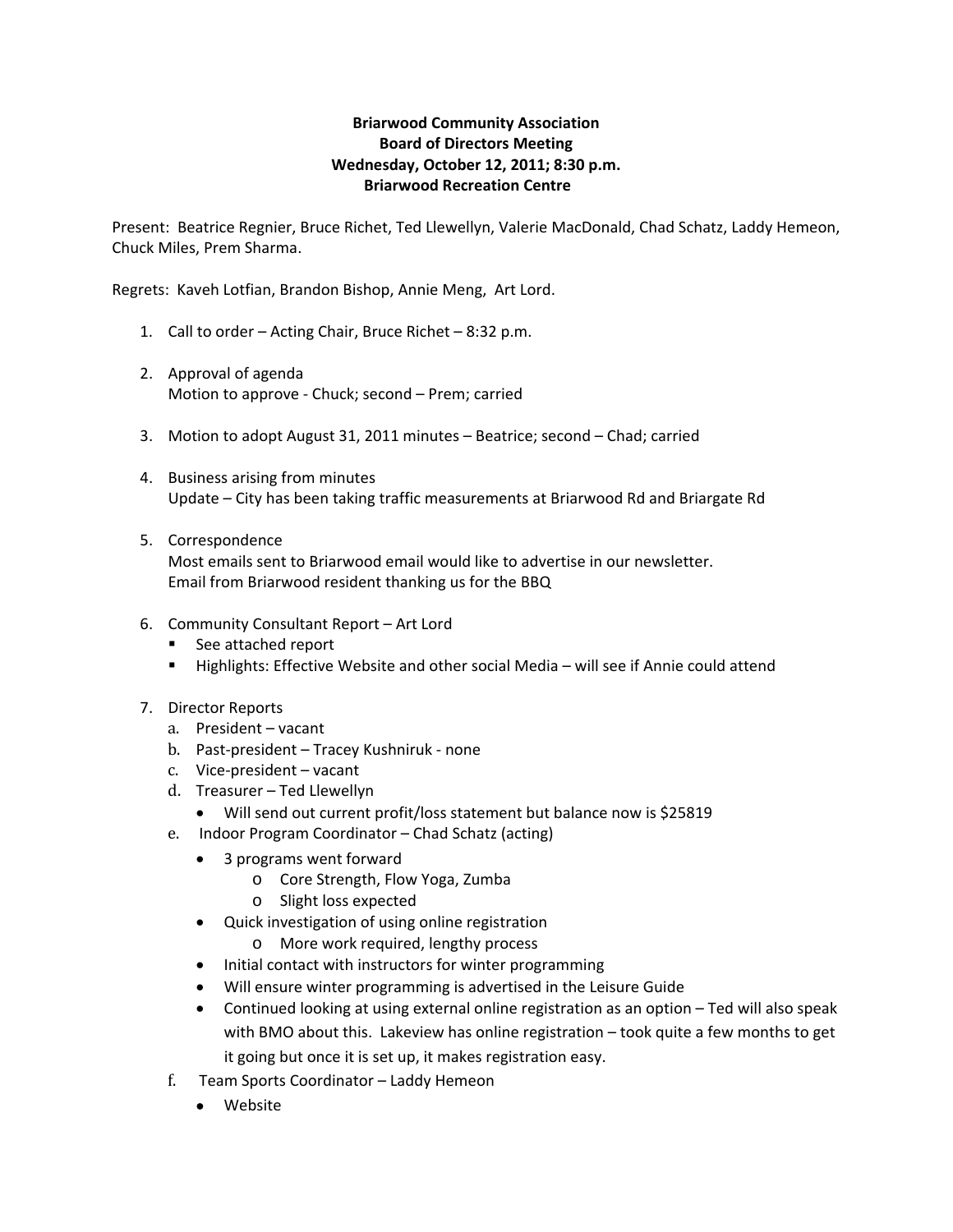- Jen updated the website with registration dates for indoor soccer and football
- Annie put on the website that we were still accepting registrations for soccer
- BMO Sponsorship
	- Sent another e-mail about the sponsorship along with pictures, BMO said they would send the entire amount

## **U6, U8 and U10**

- All of the equipment accounted for, sorted and put away.
- One jersey was destroyed. Cheque was returned already. Haven't recouped the fees.
- Registrations for indoor U8 and U10 occurred on August 30.
- Gym was booked for practices at Lakeridge School.
- We had enough participants to have a U6 team
- Our current numbers are 2 teams for U6 (14 players), 3 teams for U8 (24 players) and 1 team for U10 (10 players). We gave Wildwood our U10 boys and they gave us some U6 and a U8 player.

## **Fall Flag Football**

- Equipment was checked to make sure it would be ready for the season
- Registrations occurred August 30.
- Teams submitted August 31.
- Our total count for Football was 2 teams (23 players) for the Hilltops division and 1 team (10 players) for the Stampeders division. Our 6 Colts players were merged with Wildwood and they took care of registrations and equipment for the team.
- Give all of the coaches for soccer their equipment and make sure they are set for the season
- Collect the football equipment at the end of their season in October
- g. Communications Coordinator vacant‐ none
- h. Civics Coordinator Bruce Richet
	- C of S Transportation
		- Public Works completed the construction of permanent traffic islands at three intersections in Briarwood.
		- Traffic Management was at the site of Briarwood Road No and Briargate Road the week of Sept 26 to take traffic movement measurements for use in the study around the potential for a Three Way Stop. Report is expected in the next month.
	- C of S Boychuk Drive Twinning Project
		- Boychuk construction winds down with all lanes open for traffic the third week in Sept. Some landscaping remains with all soil surfaces to be seeded with the city's standard mix. There are no trees or irrigation going in on the project.
	- Corresponded with Art Lord on three items of interest for BCA moving forward and requesting feedback on C of S involvement and commitments as summer ends and winter approaches.
	- Still trying to arrange meeting with Councilor Glen Penner and C of S Engineering/Public Works personnel to discuss BCA Civics. Suggested topics welcome from the Board.
- i. Parks Coordinator vacant ‐ none
- j. Volunteer/Membership Coordinator Beatrice Regnier
	- Membership: mailed out or hand delivered membership cards to new members, ordered new membership registration forms, membership registration at fall BBQ, thank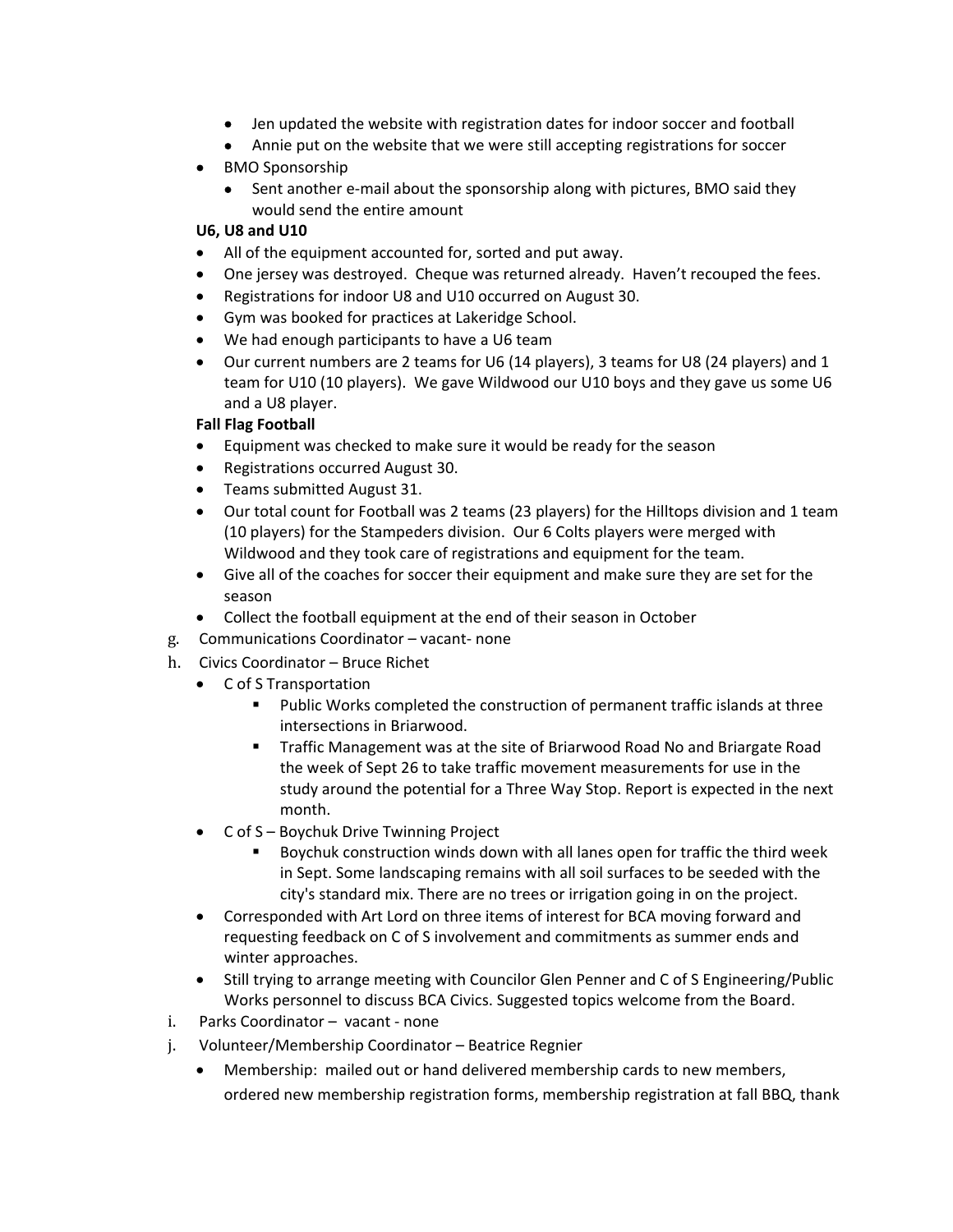you to Annie Meng for updating the website for the fall BBQ and for updating the membership list. Membership info to date, and comparison to previous years is as follows: 2011/2012: 158; 2010/2011: 272; 2009/2010: 173; 2008/2009: 131; 2007/2008: 321

- Signs: Pricing new signs (4) for the BBQ and cost of ordering new lettering for signs. Motion: "to purchase 4 new signs plus lettering, not to exceed \$500". Beatrice; Prem second; carried
- Arranged for the newspaper notice to go into the Star Phoenix. Publication dates May 27 and May 28, 2011.
- Until a new membership/volunteer coordinator is identified, Beatrice will update the membership database as required; distribute membership cards as required

**Motion:** Beatrice Regnier to resign from the position of Membership/Volunteer Coordinator effective October 12, 2011. Laddy; Chad – second; carried

**Motion:** Beatrice Regnier to take position of Parks Coordinator. Ted; second – Prem; carried

- k. Rink Coordinator Chuck Miles None
	- Happy with the eavesdrop and the other work that has been done in around the storage shed.
- l. Recreation Centre Chad Schatz
	- 3 rentals for month of September
	- 3 rentals for October
	- 2 rentals for November
	- 1 rental for December
	- Cleaning contract has resumed (Having difficulty getting the cotton candy off the floor from BBQ)
- m . Social ‐ vacant
- n. Director‐at‐large Prem Sharma None
- o. Director-at-large Brandon Bishop None
- p. Director‐at‐large Kaveh Lotfian ‐ None
- 8. Old Business

a. Park Improvement Project Completion

Pa rk is complete with a few deficiencies including lights that will be installed by Saskatoon Lig ht and Power

b. Recreation Centre Drainage

St orm sewer and catch basin; with improved drainage there should not be the same issue w ith heaving of pavement – will be monitored over the winter months

c. Bulletin Board and Signage

See attached quotes prepared by Bruce Richet

**Motion:** BCA proceed with the construction of an exterior Bulletin Board for the Rec Centre for a price not to exceed \$3000 plus tax and that ECCO Supply be contracted for such  $-$ Bruce; second – Chad; carried

**Motion:** BCA proceed with the construction of an exterior 10" signage for the Rec Centre for a price not to exceed \$1500 plus tax and tat Pelican Signs be contracted for such – Bruce;